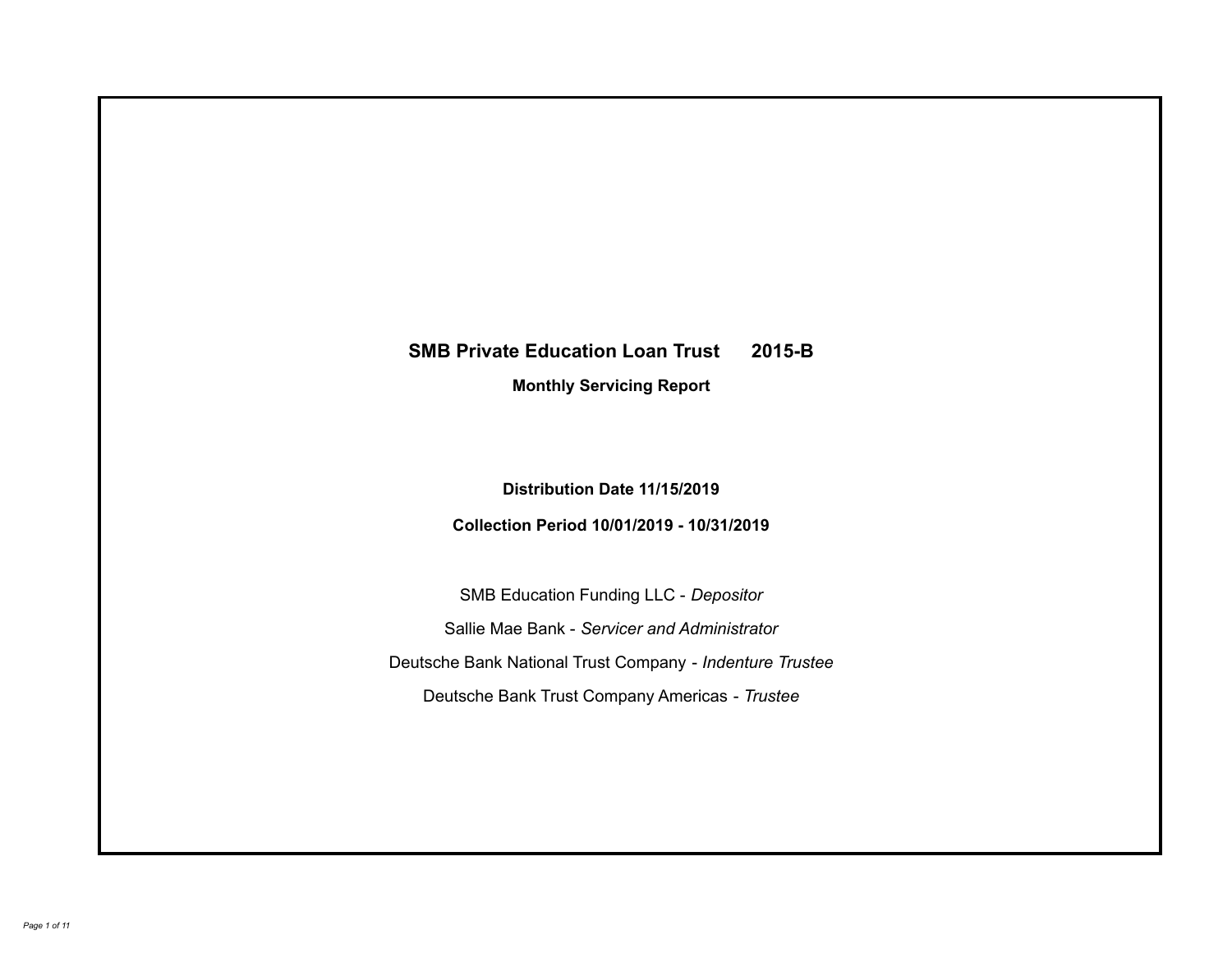| А           | <b>Student Loan Portfolio Characteristics</b> |                                                 | Settlement Date<br>07/30/2015 | 09/30/2019           | 10/31/2019           |
|-------------|-----------------------------------------------|-------------------------------------------------|-------------------------------|----------------------|----------------------|
|             | <b>Principal Balance</b>                      |                                                 | \$700,964,388.29              | \$377,431,845.06     | \$369,802,977.40     |
|             | Interest to be Capitalized Balance            |                                                 | 42,430,107.89                 | 15,960,998.95        | 15,763,856.67        |
|             | Pool Balance                                  |                                                 | \$743,394,496.18              | \$393,392,844.01     | \$385,566,834.07     |
|             | Weighted Average Coupon (WAC)                 |                                                 |                               |                      |                      |
|             |                                               | WAC1 (Contractual Interest Rate on the Loan)    | 8.20%                         | 9.16%                | 8.96%                |
|             |                                               | WAC2 (Average of Applicable Interest Rate)      | 8.18%                         | 9.08%                | 8.88%                |
|             |                                               | WAC3 (Average of Actual Interest Rate)          | 8.13%                         | 9.00%                | 8.80%                |
|             | Weighted Average Remaining Term               |                                                 | 128.84                        | 120.32               | 120.80               |
|             | Number of Loans                               |                                                 | 63,899                        | 35,671               | 35,017               |
|             | Number of Borrowers                           |                                                 | 43,918                        | 24,823               | 24,375               |
|             | Pool Factor                                   | Since Issued Total Constant Prepayment Rate (1) |                               | 0.529184499<br>9.07% | 0.518657101<br>9.11% |
|             |                                               |                                                 |                               |                      |                      |
| B           | <b>Debt Securities</b>                        | <b>Cusip/Isin</b>                               | 10/15/2019                    |                      | 11/15/2019           |
|             | A <sub>2</sub> A                              | 78448QAB4                                       | \$88,765,951.19               |                      | \$85,036,108.15      |
|             | A2B                                           | 78448QAC2                                       | \$41,609,039.62               |                      | \$39,860,675.70      |
|             | A <sub>3</sub>                                | 78448QAD0                                       | \$75,000,000.00               |                      | \$75,000,000.00      |
|             | B                                             | 78448QAE8                                       | \$70,000,000.00               |                      | \$70,000,000.00      |
|             | C                                             | 78448QAF5                                       | \$50,000,000.00               |                      | \$50,000,000.00      |
|             |                                               |                                                 |                               |                      |                      |
| $\mathsf C$ | <b>Certificates</b>                           | <b>Cusip/Isin</b>                               | 10/15/2019                    |                      | 11/15/2019           |
|             | Residual                                      | 78448Q108                                       | \$100,000.00                  |                      | \$100,000.00         |
|             |                                               |                                                 |                               |                      |                      |
| D           | <b>Account Balances</b>                       |                                                 | 10/15/2019                    |                      | 11/15/2019           |
|             | Reserve Account Balance                       |                                                 | \$1,896,081.00                |                      | \$1,896,081.00       |
|             |                                               |                                                 |                               |                      |                      |
| Е           | <b>Asset / Liability</b>                      |                                                 | 10/15/2019                    |                      | 11/15/2019           |
|             | Overcollateralization Percentage              |                                                 | 17.29%                        |                      | 17.03%               |
|             | Specified Overcollateralization Amount        |                                                 | \$118,017,853.20              |                      | \$115,670,050.22     |
|             | Actual Overcollateralization Amount           |                                                 | \$68,017,853.20               |                      | \$65,670,050.22      |

(1) Since Issued Total CPR calculations found in monthly servicing reports issued on or prior to September 15, 2015 originally included loans that were removed from the pool by the sponsor because they .<br>became ineligible for the pool between the cut-off date and settlement date. On October 5, 2015, Since Issued Total CPR calculations were revised to exclude these loans and all prior monthly servicing reports were restated. For additional information, see 'Since Issued CPR Methodology' found on page 11 of this report.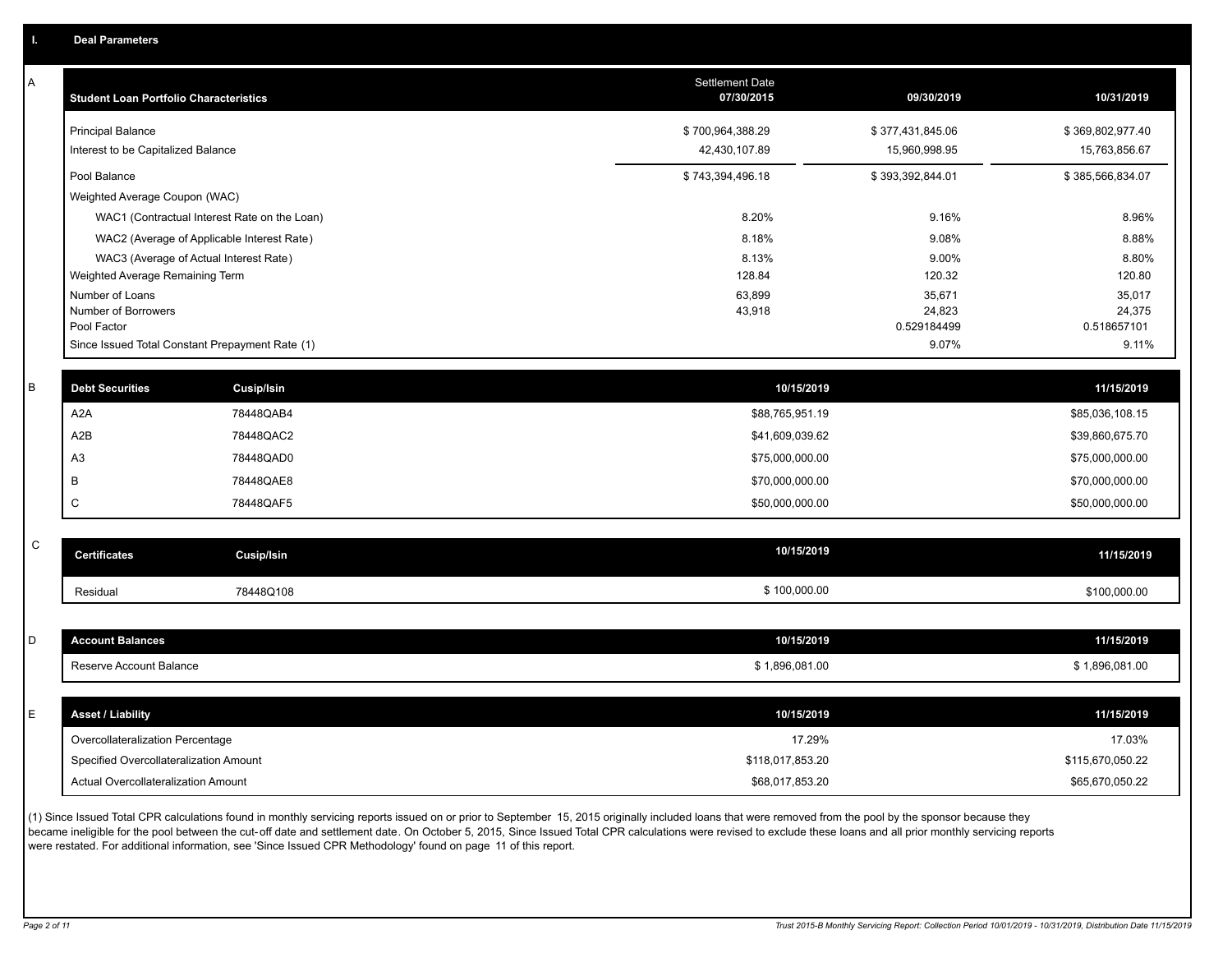## **II. 2015-B Trust Activity 10/01/2019 through 10/31/2019**

| Α | <b>Student Loan Principal Receipts</b>                           |                |  |
|---|------------------------------------------------------------------|----------------|--|
|   | <b>Borrower Principal</b>                                        | 7,585,967.25   |  |
|   | <b>Consolidation Activity Principal</b>                          | 0.00           |  |
|   | Seller Principal Reimbursement                                   | 446.78         |  |
|   | Servicer Principal Reimbursement                                 | 0.00           |  |
|   | Delinquent Principal Purchases by Servicer                       | 0.00           |  |
|   | <b>Other Principal Deposits</b>                                  | 79,072.43      |  |
|   | <b>Total Principal Receipts</b>                                  | \$7,665,486.46 |  |
| B | <b>Student Loan Interest Receipts</b>                            |                |  |
|   | <b>Borrower Interest</b>                                         | 2,167,823.93   |  |
|   | <b>Consolidation Activity Interest</b>                           | 0.00           |  |
|   | Seller Interest Reimbursement                                    | (0.10)         |  |
|   | Servicer Interest Reimbursement                                  | 0.00           |  |
|   | Delinquent Interest Purchases by Servicer                        | 0.00           |  |
|   | Other Interest Deposits                                          | 2,410.45       |  |
|   | <b>Total Interest Receipts</b>                                   | \$2,170,234.28 |  |
| C | <b>Recoveries on Realized Losses</b>                             | \$116,716.18   |  |
| D | <b>Investment Income</b>                                         | \$16,373.38    |  |
| Е | <b>Funds Borrowed from Next Collection Period</b>                | \$0.00         |  |
| F | <b>Funds Repaid from Prior Collection Period</b>                 | \$0.00         |  |
| G | Loan Sale or Purchase Proceeds                                   | \$0.00         |  |
| H | Initial Deposits to Distribution Account                         | \$0.00         |  |
|   | <b>Excess Transferred from Other Accounts</b>                    | \$0.00         |  |
| J | <b>Borrower Benefit Reimbursements</b>                           | \$0.00         |  |
| Κ | <b>Other Deposits</b>                                            | \$0.00         |  |
| L | <b>Other Fees Collected</b>                                      | \$0.00         |  |
| М | <b>AVAILABLE FUNDS</b>                                           | \$9,968,810.30 |  |
| N | Non-Cash Principal Activity During Collection Period             | \$36,618.80    |  |
| O | Aggregate Purchased Amounts by the Depositor, Servicer or Seller | \$81,482.88    |  |
| P | Aggregate Loan Substitutions                                     | \$0.00         |  |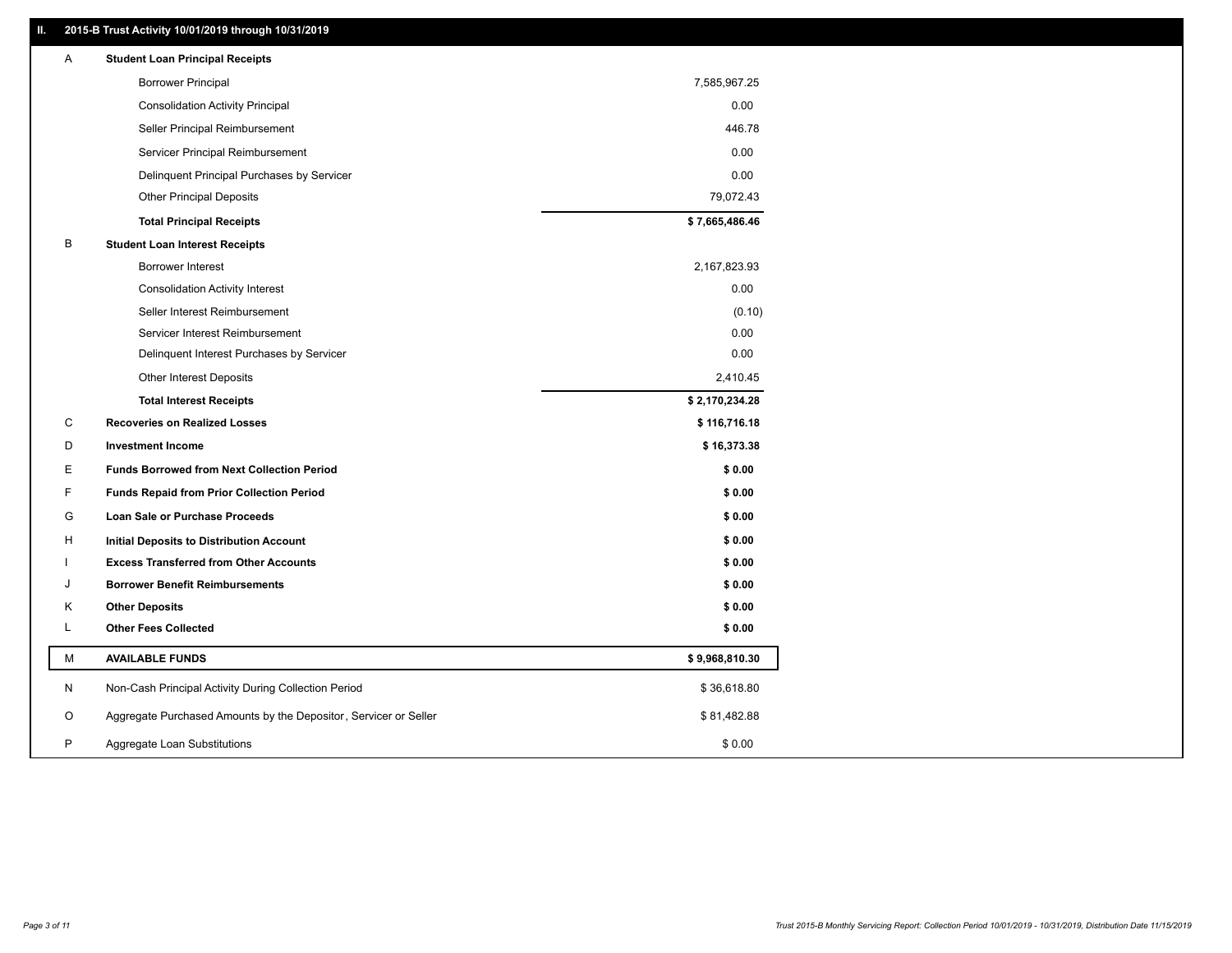|                   |                       |                          |         |                                                                  | <b>Loans by Repayment Status</b> |                            |                          |         |                                                           |                |                            |
|-------------------|-----------------------|--------------------------|---------|------------------------------------------------------------------|----------------------------------|----------------------------|--------------------------|---------|-----------------------------------------------------------|----------------|----------------------------|
|                   |                       |                          |         | 10/31/2019                                                       |                                  |                            |                          |         | 09/30/2019                                                |                |                            |
|                   |                       | <b>Wtd Avg</b><br>Coupon | # Loans | <b>Principal and</b><br><b>Interest Accrued</b><br>to Capitalize | % of Principal                   | % of Loans in<br>Repay (1) | <b>Wtd Avg</b><br>Coupon | # Loans | Principal and<br><b>Interest Accrued</b><br>to Capitalize | % of Principal | % of Loans in<br>Repay (1) |
| INTERIM:          | IN SCHOOL             | 10.29%                   | 843     | \$13,727,265.63                                                  | 3.560%                           | $-$ %                      | 10.49%                   | 849     | \$13,678,252.25                                           | 3.477%         | $-$ %                      |
|                   | <b>GRACE</b>          | 10.08%                   | 585     | \$9,635,834.91                                                   | 2.499%                           | $-$ %                      | 10.23%                   | 615     | \$10,123,945.31                                           | 2.573%         | $-$ %                      |
|                   | <b>DEFERMENT</b>      | 9.85%                    | 2,351   | \$32,935,848.57                                                  | 8.542%                           | $-$ %                      | 10.14%                   | 2,294   | \$31,353,074.89                                           | 7.970%         | $-$ %                      |
| <b>REPAYMENT:</b> | <b>CURRENT</b>        | 8.58%                    | 29,144  | \$299,745,843.08                                                 | 77.742%                          | 91.034%                    | 8.77%                    | 29,647  | \$305,702,062.89                                          | 77.709%        | 90.381%                    |
|                   | 31-60 DAYS DELINQUENT | 9.05%                    | 530     | \$7,297,884.47                                                   | 1.893%                           | 2.216%                     | 8.80%                    | 617     | \$8,402,522.61                                            | 2.136%         | 2.484%                     |
|                   | 61-90 DAYS DELINQUENT | 7.33%                    | 293     | \$3,965,244.27                                                   | 1.028%                           | 1.204%                     | 8.26%                    | 306     | \$4,638,929.51                                            | 1.179%         | 1.372%                     |
|                   | > 90 DAYS DELINQUENT  | 9.59%                    | 133     | \$1,997,245.10                                                   | 0.518%                           | 0.607%                     | 9.45%                    | 153     | \$2,478,575.91                                            | 0.630%         | 0.733%                     |
|                   | <b>FORBEARANCE</b>    | 8.84%                    | 1,138   | \$16,261,668.04                                                  | 4.218%                           | 4.939%                     | 9.30%                    | 1,190   | \$17,015,480.64                                           | 4.325%         | 5.031%                     |
| <b>TOTAL</b>      |                       |                          | 35,017  | \$385,566,834.07                                                 | 100.00%                          | 100.00%                    |                          | 35,671  | \$393,392,844.01                                          | 100.00%        | 100.00%                    |

Percentages may not total 100% due to rounding  $\star$ 

1 Loans classified in "Repayment" include any loan for which interim interest only, \$25 fixed payments or full principal and interest payments are due.

| <b>Loans by Borrower Status</b> |                                                                                                                                                                              |                          |         |                                                                  |                |                                |                          |         |                                                                  |                |                                |
|---------------------------------|------------------------------------------------------------------------------------------------------------------------------------------------------------------------------|--------------------------|---------|------------------------------------------------------------------|----------------|--------------------------------|--------------------------|---------|------------------------------------------------------------------|----------------|--------------------------------|
|                                 |                                                                                                                                                                              |                          |         | 10/31/2019                                                       |                |                                |                          |         | 09/30/2019                                                       |                |                                |
|                                 |                                                                                                                                                                              | <b>Wtd Avg</b><br>Coupon | # Loans | <b>Principal and</b><br><b>Interest Accrued</b><br>to Capitalize | % of Principal | % of Loans in<br>P&I Repay (2) | <b>Wtd Avg</b><br>Coupon | # Loans | <b>Principal and</b><br><b>Interest Accrued</b><br>to Capitalize | % of Principal | % of Loans in<br>P&I Repay (2) |
| INTERIM:                        | IN SCHOOL                                                                                                                                                                    | 9.97%                    | 1,583   | \$24,796,152.58                                                  | 6.431%         | $-$ %                          | 10.14%                   | 1,633   | \$25,267,988.63                                                  | 6.423%         | $-$ %                          |
|                                 | <b>GRACE</b>                                                                                                                                                                 | 9.68%                    | 1,109   | \$17,382,228.21                                                  | 4.508%         | $-$ %                          | 9.87%                    | 1,131   | \$17,820,110.13                                                  | 4.530%         | $-$ %                          |
|                                 | <b>DEFERMENT</b>                                                                                                                                                             | 9.56%                    | 4,238   | \$56,430,378.34                                                  | 14.636%        | $-$ %                          | 9.82%                    | 4,182   | \$54,901,844.57                                                  | 13.956%        | $-$ %                          |
| P&I REPAYMENT:                  | <b>CURRENT</b>                                                                                                                                                               | 8.47%                    | 26,022  | \$257,848,341.46                                                 | 66.875%        | 89.856%                        | 8.65%                    | 26,479  | \$263,165,043.59                                                 | 66.896%        | 89.087%                        |
|                                 | 31-60 DAYS DELINQUENT                                                                                                                                                        | 9.04%                    | 507     | \$6,985,574.55                                                   | 1.812%         | 2.434%                         | 8.76%                    | 603     | \$8,188,109.21                                                   | 2.081%         | 2.772%                         |
|                                 | 61-90 DAYS DELINQUENT                                                                                                                                                        | 7.29%                    | 290     | \$3,918,274.84                                                   | 1.016%         | 1.365%                         | 8.22%                    | 301     | \$4,565,719.43                                                   | 1.161%         | 1.546%                         |
|                                 | > 90 DAYS DELINQUENT                                                                                                                                                         | 9.58%                    | 130     | \$1,944,216.05                                                   | 0.504%         | 0.678%                         | 9.44%                    | 152     | \$2,468,547.81                                                   | 0.628%         | 0.836%                         |
|                                 | FORBEARANCE                                                                                                                                                                  | 8.84%                    | 1,138   | \$16,261,668.04                                                  | 4.218%         | 5.667%                         | 9.30%                    | 1,190   | \$17,015,480.64                                                  | 4.325%         | 5.760%                         |
| <b>TOTAL</b><br>$\overline{2}$  | Percentages may not total 100% due to rounding<br>Loans classified in "P&I Repayment" includes only those loans for which scheduled principal and interest payments are due. |                          | 35,017  | \$385,566,834.07                                                 | 100.00%        | 100.00%                        |                          | 35,671  | \$393,392,844.01                                                 | 100.00%        | 100.00%                        |

WAC reflects WAC3 To conform with company standard reporting these sections now include Princial and Interest Accrued to Capitalize .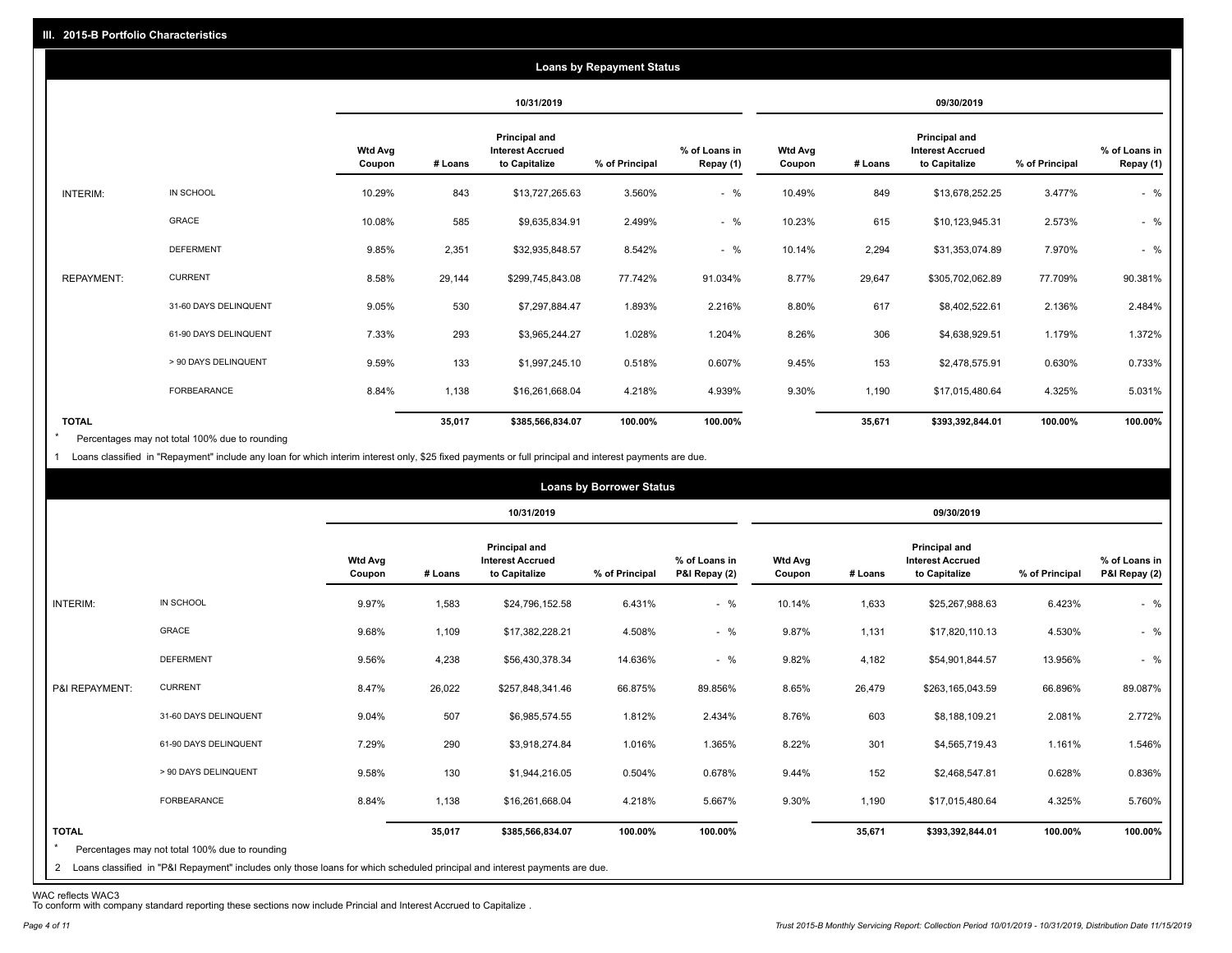|                                                                                                  | 10/31/2019       | 9/30/2019        |
|--------------------------------------------------------------------------------------------------|------------------|------------------|
| Pool Balance                                                                                     | \$385,566,834.07 | \$393,392,844.01 |
| Total # Loans                                                                                    | 35,017           | 35,671           |
| Total # Borrowers                                                                                | 24,375           | 24,823           |
| Weighted Average Coupon                                                                          | 8.88%            | 9.08%            |
| Weighted Average Remaining Term                                                                  | 120.80           | 120.32           |
| Percent of Pool - Cosigned                                                                       | 93.0%            | 93.0%            |
| Percent of Pool - Non Cosigned                                                                   | 7.0%             | 7.0%             |
| Borrower Interest Accrued for Period                                                             | \$2,822,644.99   | \$2,829,232.68   |
| Outstanding Borrower Interest Accrued                                                            | \$18,529,843.54  | \$18,735,405.90  |
| Gross Principal Realized Loss - Periodic *                                                       | \$750,494.73     | \$669,190.60     |
| Gross Principal Realized Loss - Cumulative *                                                     | \$30,364,453.45  | \$29,613,958.72  |
| Recoveries on Realized Losses - Periodic                                                         | \$116,716.18     | \$111,636.86     |
| Recoveries on Realized Losses - Cumulative                                                       | \$4,327,010.19   | \$4,210,294.01   |
| Net Losses - Periodic                                                                            | \$633,778.55     | \$557,553.74     |
| Net Losses - Cumulative                                                                          | \$26,037,443.26  | \$25,403,664.71  |
| Non-Cash Principal Activity - Capitalized Interest                                               | \$792,404.66     | \$630,102.70     |
| Since Issued Total Constant Prepayment Rate (CPR) (1)                                            | 9.11%            | 9.07%            |
| <b>Loan Substitutions</b>                                                                        | \$0.00           | \$0.00           |
| <b>Cumulative Loan Substitutions</b>                                                             | \$0.00           | \$0.00           |
| <b>Unpaid Servicing Fees</b>                                                                     | \$0.00           | \$0.00           |
| <b>Unpaid Administration Fees</b>                                                                | \$0.00           | \$0.00           |
| <b>Unpaid Carryover Servicing Fees</b>                                                           | \$0.00           | \$0.00           |
| Note Interest Shortfall                                                                          | \$0.00           | \$0.00           |
| Loans in Modification                                                                            | \$39,407,691.62  | \$38,728,954.64  |
| % of Loans in Modification as a % of Loans in Repayment (P&I)                                    | 14.56%           | 13.91%           |
|                                                                                                  |                  |                  |
|                                                                                                  |                  |                  |
| % Annualized Gross Principal Realized Loss - Periodic as a %<br>of Loans in Repayment (P&I) * 12 | 3.33%            | 2.88%            |
| % Gross Principal Realized Loss - Cumulative as a % of                                           |                  |                  |
| Original Pool Balance                                                                            | 4.08%            | 3.98%            |
|                                                                                                  |                  |                  |

\* In accordance with the Servicer's current policies and procedures, after September 1, 2017 loans subject to bankruptcy claims generally will not be reported as a charged- off unless and until they are delinquent for 120

(1) Since Issued Total CPR calculations found in monthly servicing reports issued on or prior to September 15, 2015 originally included loans that were removed from the pool by the sponsor because they became ineligible fo between the cut-off date and settlement date. On October 5, 2015, Since Issued Total CPR calculations were revised to exclude these loans and all prior monthly servicing reports were restated. For additional information, s Issued CPR Methodology' found on page 11 of this report.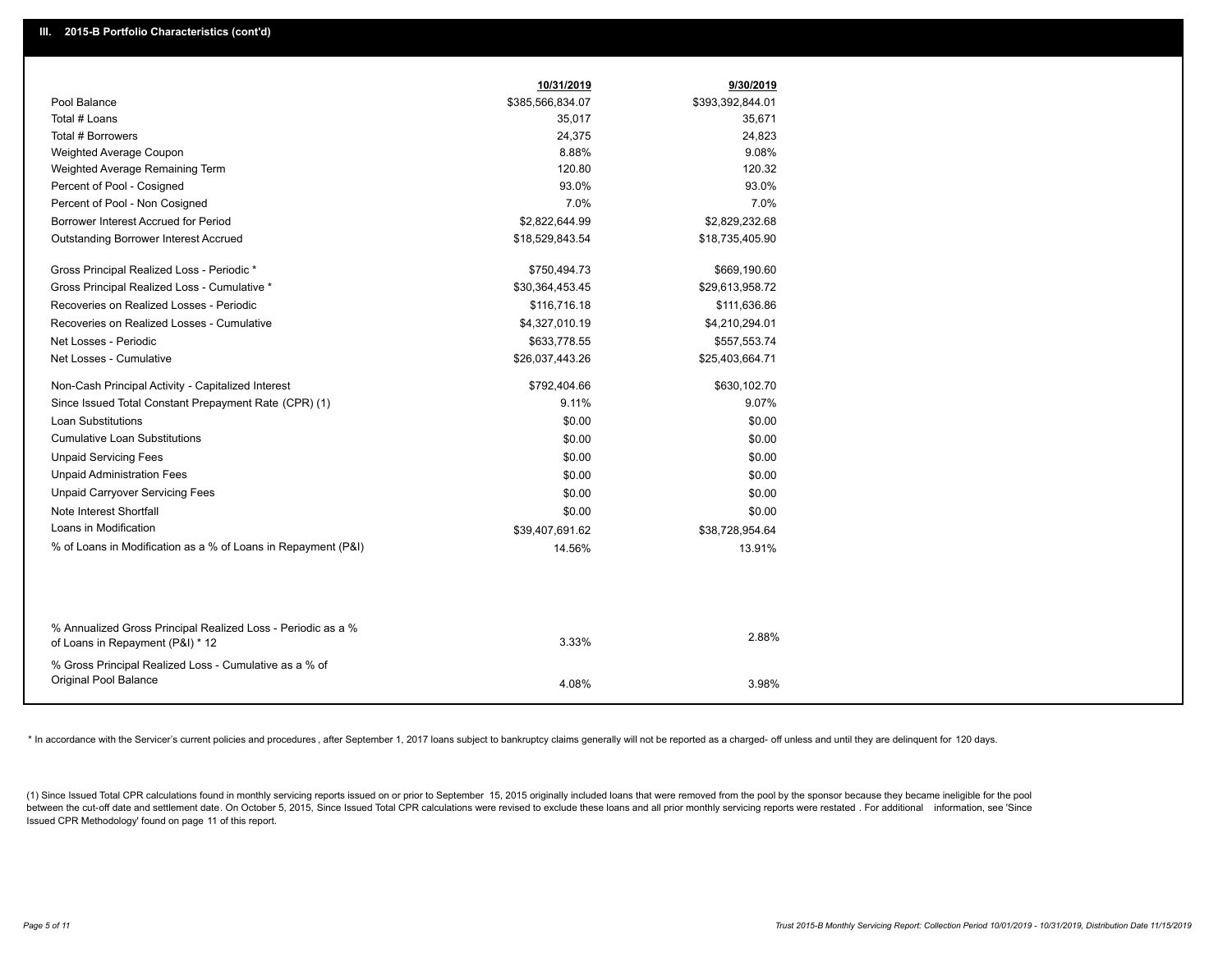#### **Loan Program**  A

|                                    | Weighted<br><b>Average Coupon</b> | # LOANS | <b>\$ AMOUNT</b> | $%$ *    |
|------------------------------------|-----------------------------------|---------|------------------|----------|
| - Smart Option Interest-Only Loans | 7.89%                             | 7,123   | \$54,726,813.16  | 14.194%  |
| - Smart Option Fixed Pay Loans     | 8.77%                             | 9,353   | \$120,343,915.07 | 31.212%  |
| - Smart Option Deferred Loans      | 9.06%                             | 18.541  | \$210,496,105.84 | 54.594%  |
| - Other Loan Programs              | $0.00\%$                          | 0       | \$0.00           | 0.000%   |
| <b>Total</b>                       | $8.80\%$                          | 35,017  | \$385,566,834.07 | 100.000% |

\* Percentages may not total 100% due to rounding

B

C

**Index Type**

|                       | Weighted<br><b>Average Coupon</b> | # LOANS | <b>\$ AMOUNT</b> | $%$ *     |
|-----------------------|-----------------------------------|---------|------------------|-----------|
| - Fixed Rate Loans    | 7.22%                             | 7,980   | \$106,546,726.55 | 27.634%   |
| - LIBOR Indexed Loans | 9.40%                             | 27,037  | \$279,020,107.52 | 72.366%   |
| - Other Index Rates   | $0.00\%$                          |         | \$0.00           | $0.000\%$ |
| Total                 | 8.80%                             | 35,017  | \$385,566,834.07 | 100.000%  |

\* Percentages may not total 100% due to rounding

# **Weighted Average Recent FICO**

| $0 - 639$    | 3,275  | \$36,422,905.85  | 9.447%   |
|--------------|--------|------------------|----------|
| 640 - 669    | 2,439  | \$27,823,420.81  | 7.216%   |
| 670 - 699    | 3,635  | \$41,515,769.67  | 10.767%  |
| 700 - 739    | 7,248  | \$83,578,431.29  | 21.677%  |
| $740 +$      | 18,419 | \$196,216,594.80 | 50.890%  |
| $N/A^{(1)}$  |        | \$9,711.65       | 0.003%   |
| <b>Total</b> | 35,017 | \$385,566,834.07 | 100.000% |

WAC reflects WAC3 To conform with company standard reporting these sections now include Princial and Interest Accrued to Capitalize .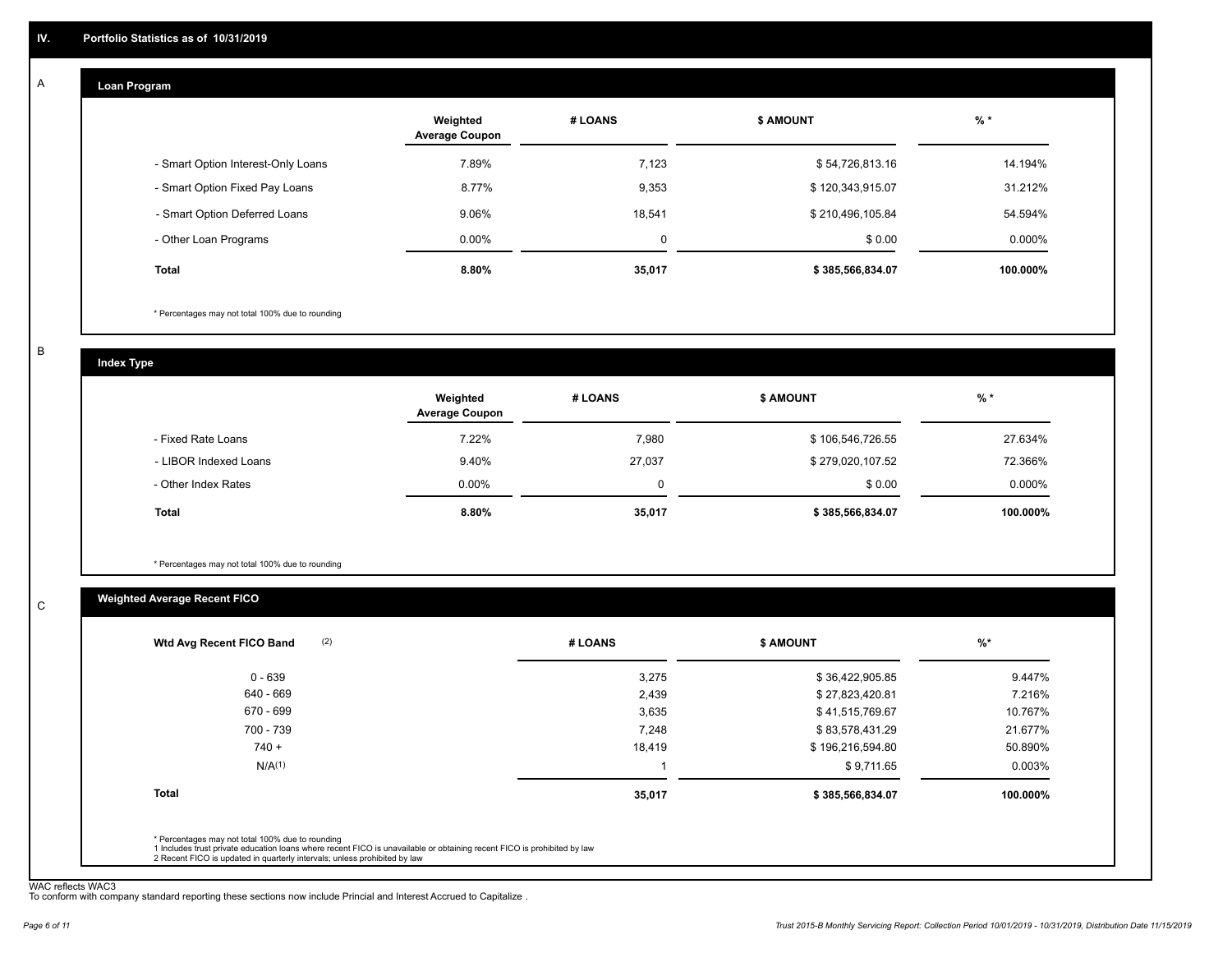| V. |       | 2015-B Reserve Account and Principal Distribution Calculations                             |                  |  |
|----|-------|--------------------------------------------------------------------------------------------|------------------|--|
| А. |       | <b>Reserve Account</b>                                                                     |                  |  |
|    |       | Specified Reserve Account Balance                                                          | \$1,896,081.00   |  |
|    |       | Actual Reserve Account Balance                                                             | \$1,896,081.00   |  |
| В. |       | <b>Principal Distribution Amount</b>                                                       |                  |  |
|    | i.    | Class A Notes Outstanding                                                                  | \$205,374,990.81 |  |
|    | ii.   | Pool Balance                                                                               | \$385,566,834.07 |  |
|    | iii.  | First Priority Principal Distribution Amount (i - ii)                                      | \$0.00           |  |
|    | iv.   | Class A and B Notes Outstanding                                                            | \$275,374,990.81 |  |
|    | v.    | First Priority Principal Distribution Amount                                               | \$0.00           |  |
|    | vi.   | Pool Balance                                                                               | \$385,566,834.07 |  |
|    | vii.  | Specified Overcollateralization Amount                                                     | \$115,670,050.22 |  |
|    | viii. | Available Funds (after payment of waterfall items A through H)                             | \$8,746,987.00   |  |
|    | ix.   | Class C Notes Outstanding                                                                  | \$50,000,000.00  |  |
|    | x.    | Regular Principal Distribution Amount (if (iv > 0, (iv - v) - (vi - vii), min(viii, ix))   | \$5,478,206.96   |  |
|    |       |                                                                                            |                  |  |
|    | xi.   | Pool Balance                                                                               | \$385,566,834.07 |  |
|    | xii.  | 10% of Initial Pool Balance                                                                | \$74,339,449.62  |  |
|    | xiii. | First Priority Principal Distribution Amount                                               | \$0.00           |  |
|    | XIV.  | Regular Principal Distribution Amount                                                      | \$5,478,206.96   |  |
|    | XV.   | Available Funds (after payment of waterfall items A through J)                             | \$3,268,780.04   |  |
|    |       | xvi. Additional Principal Distribution Amount (if(ix $\lt$ = x, min(xv, xi - xiii - xiv))) | \$0.00           |  |
|    |       |                                                                                            |                  |  |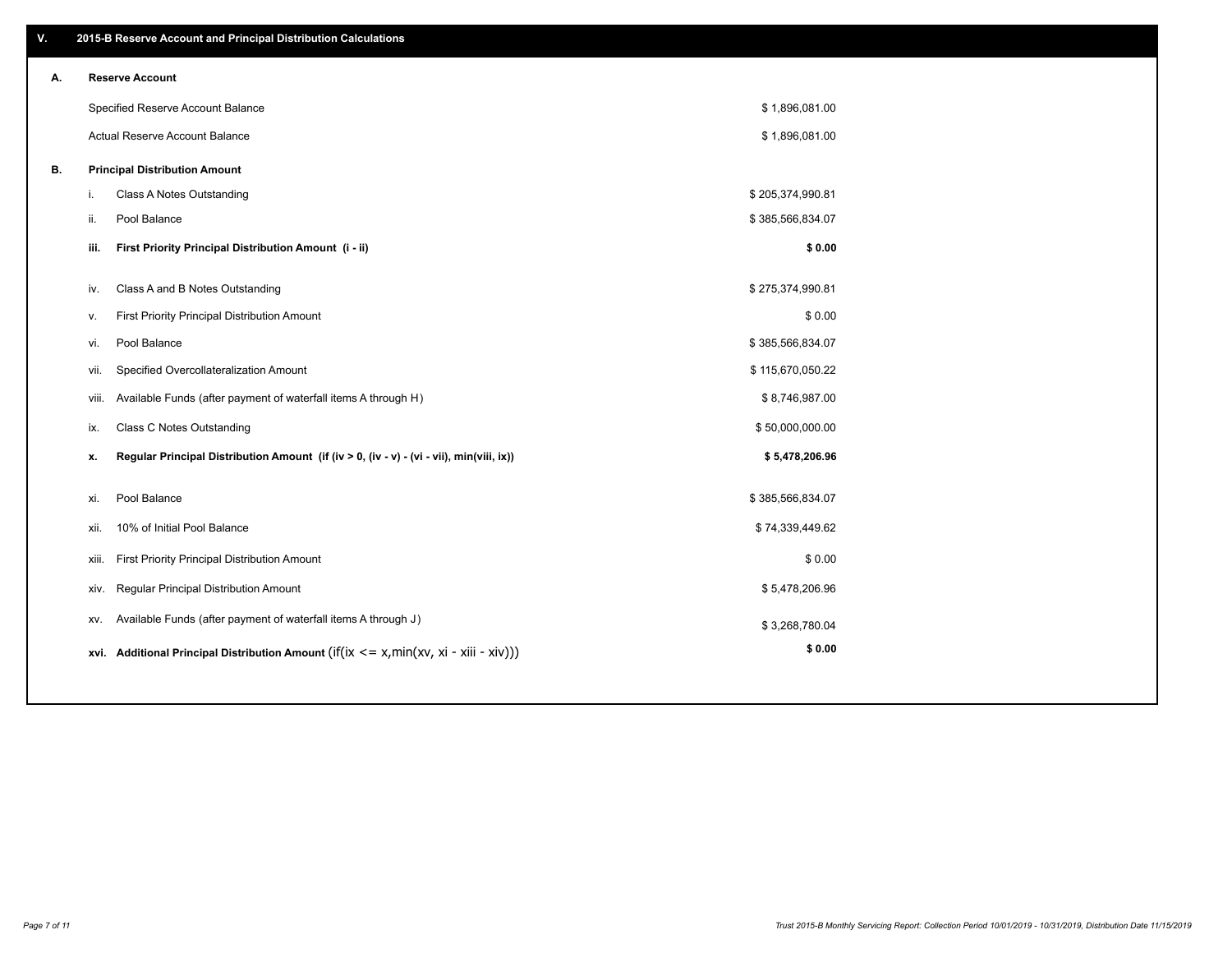|    |                                                         | Paid           | <b>Funds Balance</b> |
|----|---------------------------------------------------------|----------------|----------------------|
|    | <b>Total Available Funds</b>                            |                | \$9,968,810.30       |
| A  | <b>Trustee Fees</b>                                     | \$0.00         | \$9,968,810.30       |
| В  | <b>Servicing Fees</b>                                   | \$252,452.21   | \$9,716,358.09       |
| C  | i. Administration Fees                                  | \$8,333.00     | \$9,708,025.09       |
|    | ii. Unreimbursed Administrator Advances plus any Unpaid | \$0.00         | \$9,708,025.09       |
| D  | Class A Noteholders Interest Distribution Amount        | \$569,371.42   | \$9,138,653.67       |
| E. | First Priority Principal Payment                        | \$0.00         | \$9,138,653.67       |
| F. | Class B Noteholders Interest Distribution Amount        | \$204,166.67   | \$8,934,487.00       |
| G  | <b>Class C Noteholders Interest Distribution Amount</b> | \$187,500.00   | \$8,746,987.00       |
| H  | <b>Reinstatement Reserve Account</b>                    | \$0.00         | \$8,746,987.00       |
|    | Regular Principal Distribution                          | \$5,478,206.96 | \$3,268,780.04       |
| J  | <b>Carryover Servicing Fees</b>                         | \$0.00         | \$3,268,780.04       |
| Κ  | Additional Principal Distribution Amount                | \$0.00         | \$3,268,780.04       |
| L  | Unpaid Expenses of Trustee                              | \$0.00         | \$3,268,780.04       |
| м  | Unpaid Expenses of Administrator                        | \$0.00         | \$3,268,780.04       |
| N  | Remaining Funds to the Residual Certificateholders      | \$3,268,780.04 | \$0.00               |

### **Waterfall Conditions**

| <b>Class C Noteholders' Interest Distribution Condition</b><br>А. |      |                                                                                                                                                                                                  |                  |  |  |  |  |  |
|-------------------------------------------------------------------|------|--------------------------------------------------------------------------------------------------------------------------------------------------------------------------------------------------|------------------|--|--|--|--|--|
|                                                                   |      | Pool Balance                                                                                                                                                                                     | \$385,566,834.07 |  |  |  |  |  |
|                                                                   |      | Class A and B Notes Outstanding                                                                                                                                                                  | \$275,374,990.81 |  |  |  |  |  |
|                                                                   | iii. | Class C Noteholders' Interest Distribution Ratio (i / ii)                                                                                                                                        | 140.02%          |  |  |  |  |  |
|                                                                   | iv.  | Minimum Ratio                                                                                                                                                                                    | 110.00%          |  |  |  |  |  |
|                                                                   | v.   | Is the Class C Noteholders' Interest Distribution Condition Satisfied (iii > iv)                                                                                                                 |                  |  |  |  |  |  |
|                                                                   |      |                                                                                                                                                                                                  |                  |  |  |  |  |  |
|                                                                   |      | * If the Class C Noteholders' Interest Distribution Condition is satisfied then the amount of interest accrued at the Class C Rate for the Accrual Period is Released on the distribution Date . |                  |  |  |  |  |  |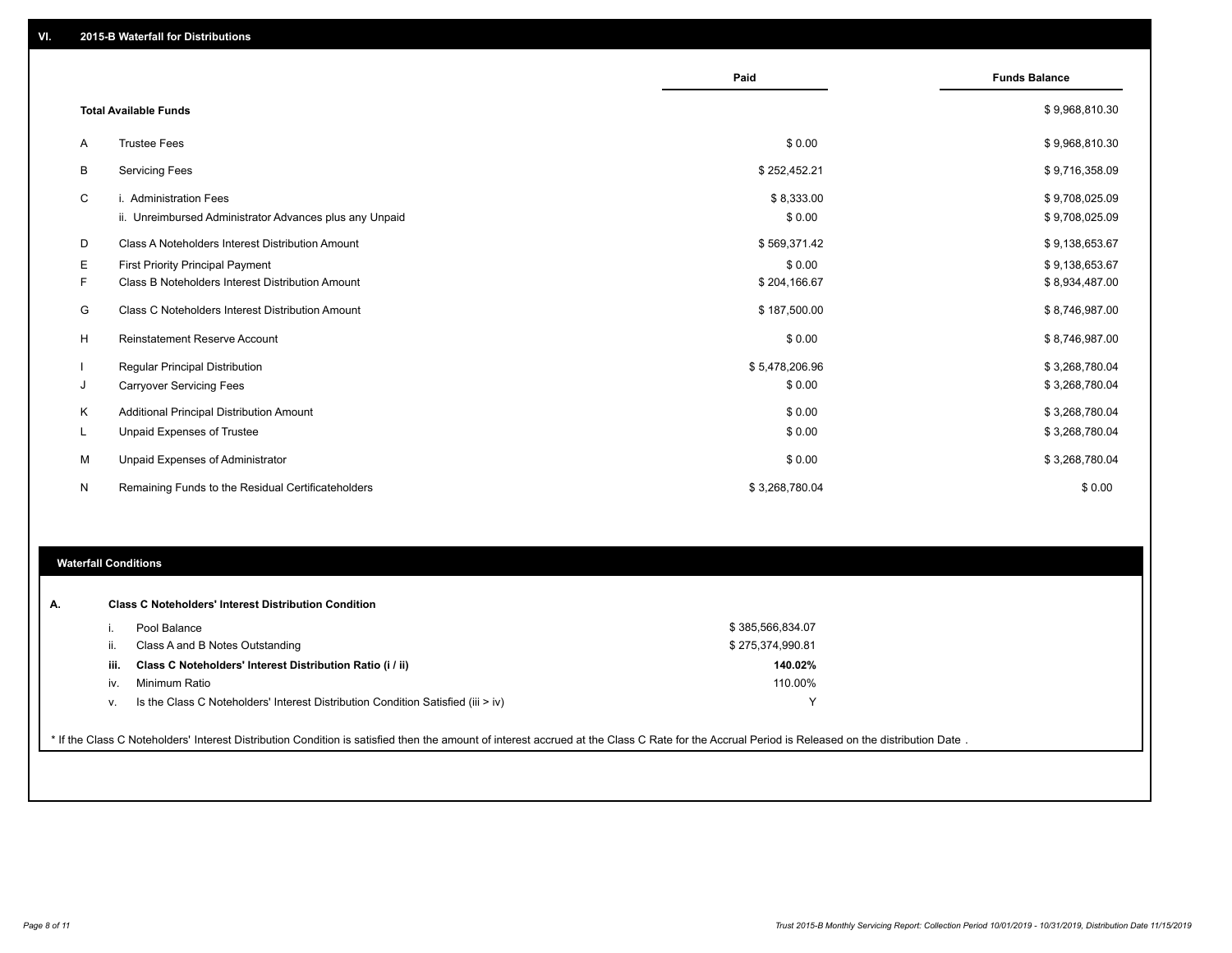| <b>Distribution Amounts</b>                                |                         |                         |                         |
|------------------------------------------------------------|-------------------------|-------------------------|-------------------------|
|                                                            | A <sub>2</sub> A        | A2B                     | A3                      |
| Cusip/Isin                                                 | 78448QAB4               | 78448QAC2               | 78448QAD0               |
| <b>Beginning Balance</b>                                   | \$88,765,951.19         | \$41,609,039.62         | \$75,000,000.00         |
| Index                                                      | <b>FIXED</b>            | <b>LIBOR</b>            | <b>LIBOR</b>            |
| Spread/Fixed Rate                                          | 2.98%                   | 1.20%                   | 1.75%                   |
| Record Date (Days Prior to Distribution)                   | 1 NEW YORK BUSINESS DAY | 1 NEW YORK BUSINESS DAY | 1 NEW YORK BUSINESS DAY |
| <b>Accrual Period Begin</b>                                | 10/15/2019              | 10/15/2019              | 10/15/2019              |
| <b>Accrual Period End</b>                                  | 11/15/2019              | 11/15/2019              | 11/15/2019              |
| Daycount Fraction                                          | 0.08333333              | 0.08611111              | 0.08611111              |
| Interest Rate*                                             | 2.98000%                | 3.12125%                | 3.67125%                |
| <b>Accrued Interest Factor</b>                             | 0.002483333             | 0.002687743             | 0.003161354             |
| <b>Current Interest Due</b>                                | \$220,435.45            | \$111,834.41            | \$237,101.56            |
| Interest Shortfall from Prior Period Plus Accrued Interest | $\mathcal{S}$ -         | $\mathsf{\$}$ -         | $\mathcal{S}$ -         |
| <b>Total Interest Due</b>                                  | \$220,435.45            | \$111,834.41            | \$237,101.56            |
| <b>Interest Paid</b>                                       | \$220,435.45            | \$111,834.41            | \$237,101.56            |
| <b>Interest Shortfall</b>                                  | $\mathcal{S}$ -         | \$ -                    | $\mathsf{\$}$ -         |
| <b>Principal Paid</b>                                      | \$3,729,843.04          | \$1,748,363.92          | $$ -$                   |
| <b>Ending Principal Balance</b>                            | \$85,036,108.15         | \$39,860,675.70         | \$75,000,000.00         |
| Paydown Factor                                             | 0.019426266             | 0.019426266             | 0.000000000             |
| <b>Ending Balance Factor</b>                               | 0.442896397             | 0.442896397             | 1.000000000             |

\* Pay rates for Current Distribution. For the interest rates applicable to the next distribution date, please see https://www.salliemae.com/about/investors/data/SMBabrate.txt.

**VII. 2015-B Distributions**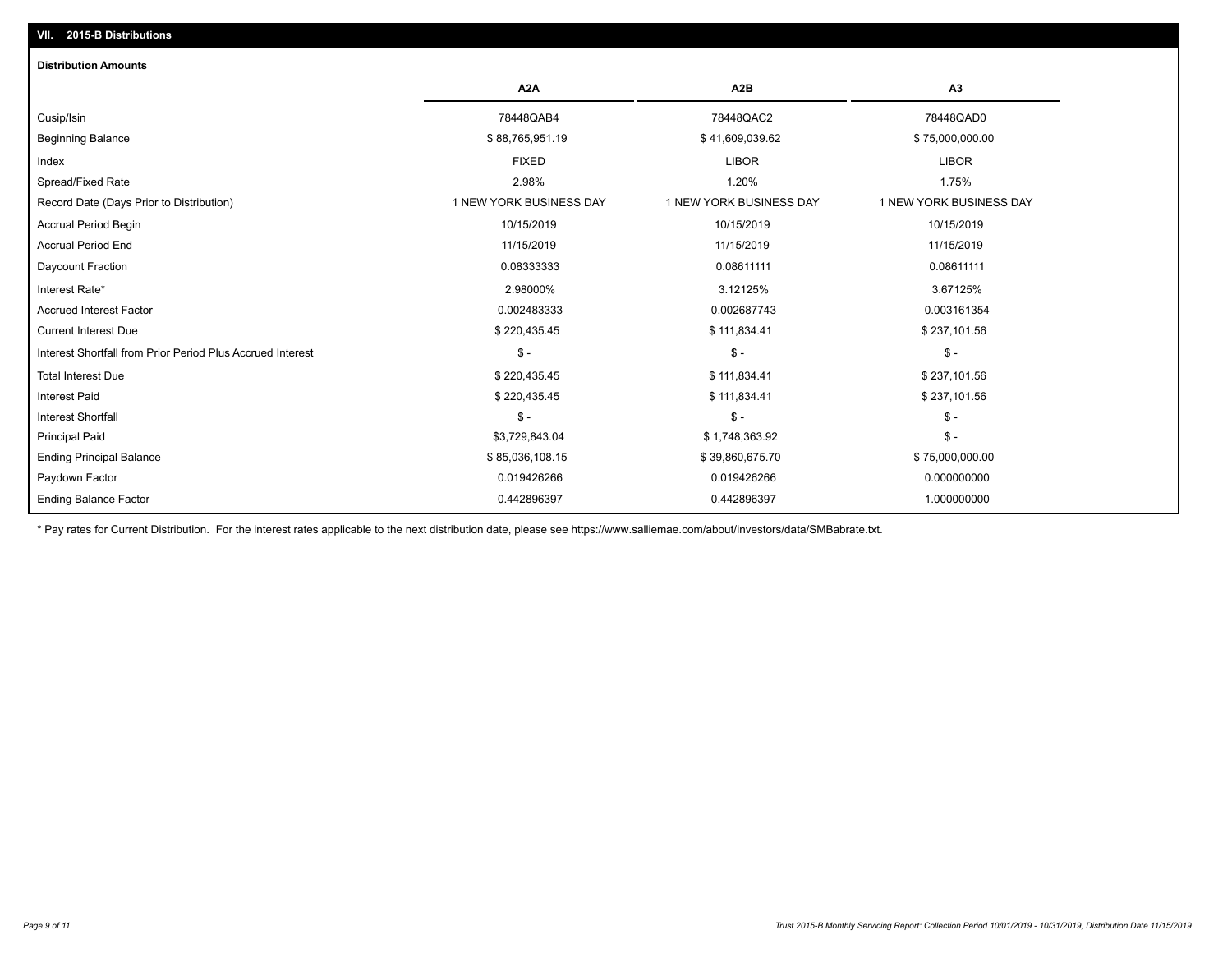| <b>Distribution Amounts</b>                                |                         |                         |
|------------------------------------------------------------|-------------------------|-------------------------|
|                                                            | в                       | c                       |
| Cusip/Isin                                                 | 78448QAE8               | 78448QAF5               |
| <b>Beginning Balance</b>                                   | \$70,000,000.00         | \$50,000,000.00         |
| Index                                                      | <b>FIXED</b>            | <b>FIXED</b>            |
| Spread/Fixed Rate                                          | 3.50%                   | 4.50%                   |
| Record Date (Days Prior to Distribution)                   | 1 NEW YORK BUSINESS DAY | 1 NEW YORK BUSINESS DAY |
| Accrual Period Begin                                       | 10/15/2019              | 10/15/2019              |
| <b>Accrual Period End</b>                                  | 11/15/2019              | 11/15/2019              |
| Daycount Fraction                                          | 0.08333333              | 0.08333333              |
| Interest Rate*                                             | 3.50000%                | 4.50000%                |
| <b>Accrued Interest Factor</b>                             | 0.002916667             | 0.003750000             |
| <b>Current Interest Due</b>                                | \$204,166.67            | \$187,500.00            |
| Interest Shortfall from Prior Period Plus Accrued Interest | $\mathcal{S}$ -         | $\mathbb{S}$ -          |
| <b>Total Interest Due</b>                                  | \$204,166.67            | \$187,500.00            |
| Interest Paid                                              | \$204,166.67            | \$187,500.00            |
| <b>Interest Shortfall</b>                                  | $\mathcal{S}$ -         | $\mathbb{S}$ -          |
| <b>Principal Paid</b>                                      | $\mathsf{\$}$ -         | $\mathsf{\$}$ -         |
| <b>Ending Principal Balance</b>                            | \$70,000,000.00         | \$50,000,000.00         |
| Paydown Factor                                             | 0.000000000             | 0.000000000             |
| <b>Ending Balance Factor</b>                               | 1.000000000             | 1.000000000             |

\* Pay rates for Current Distribution. For the interest rates applicable to the next distribution date, please see https://www.salliemae.com/about/investors/data/SMBabrate.txt.

**VII. 2015-B Distributions**